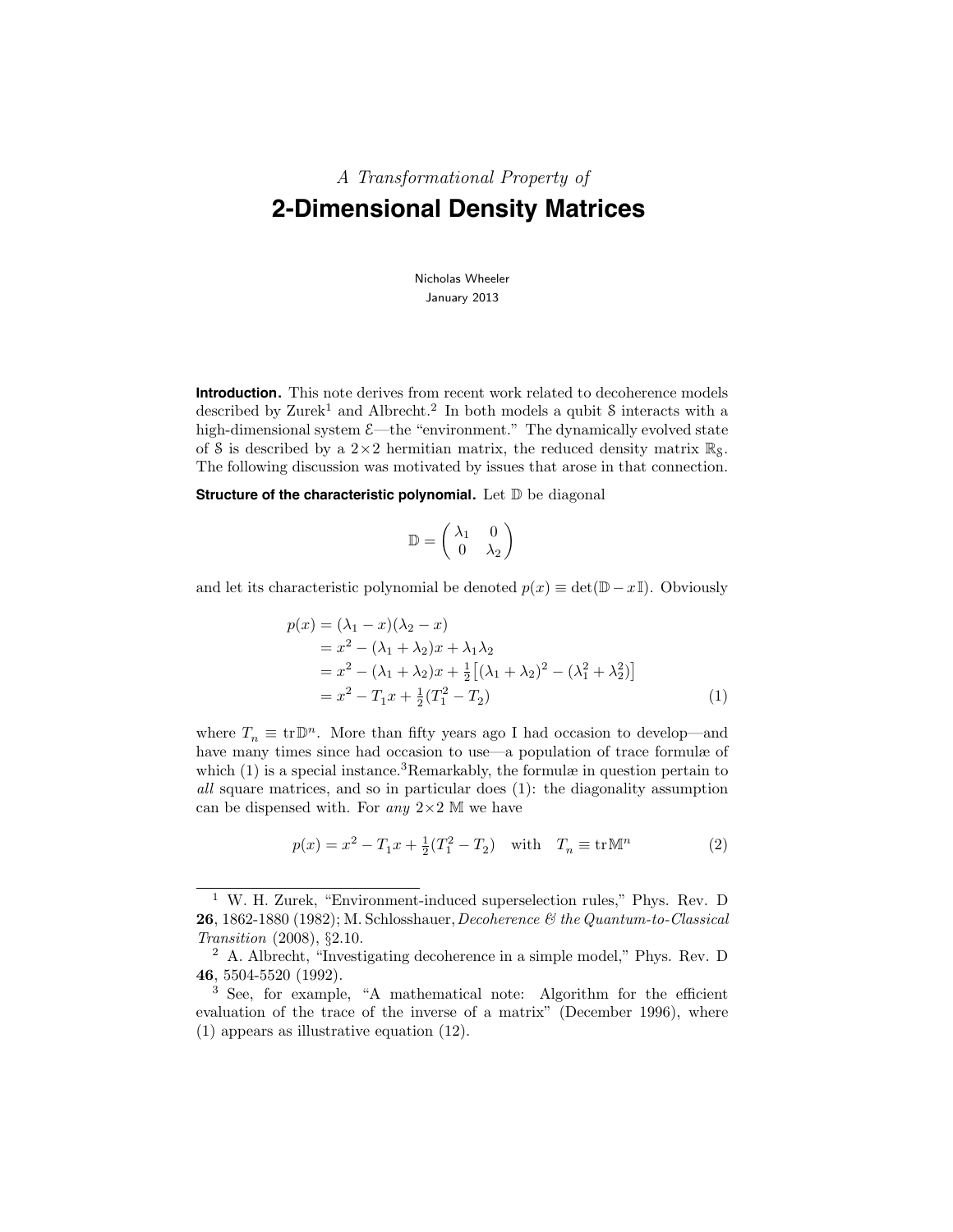from which it follows in particular that for any such M

$$
\det M = \frac{1}{2}(T_1^2 - T_2)
$$
 (3)

**Application to density matrices.** Density matrices are positive-definite hermitian matrices with unit trace, and vice versa. Hermiticity insures that the eigenvalues of such a matrix  $\mathbb R$  are real, positive definiteness

$$
(\alpha | \mathbb{R} | \alpha) > 0 \quad : \quad \text{all column vectors } | \alpha)
$$

requires that they be non-negative, and since they are required to sum to unity each must fall within the unit interval:  $0 \leq \lambda_1, \lambda_2 \leq 1$ . From this condition it follows that

$$
0 \leq \lambda_i^2 \leq \lambda_i \leq 1 \quad \text{with } \lambda_i^2 = \lambda_i \text{ iff } \lambda_i = 0 \text{ else } 1
$$

From  $\lambda_1 + \lambda_2 = 1$  is follows moreover that if one  $\lambda$  vanishes the other must be unity. We therefore have

$$
\operatorname{tr} \mathbb{R} = 1 \quad \text{and} \quad 0 < \operatorname{tr} \mathbb{R}^2 \leq 1 \; : \; \begin{cases} \text{mixed cases} \\ \text{pure cases} \end{cases}
$$

In mixed cases the spectral decomposition of  $\mathbb R$  reads

$$
\mathbb{R}_{\text{mixed}} = \lambda_1 |r_1| (r_1 + \lambda_2 |r_2| (r_2)
$$

where  $|r_1\rangle$  and  $|r_2\rangle$  are orthonormal eigenvectors, while in pure cases the spectral decomposition trivializes:

$$
\mathbb{R}_{\text{pure}} = 1|r_1|(r_1| + 0|r_2)(r_2| = |r_1)(r_1|)
$$

The characteristic polynomials of 2-dimensional density matrices have the structure

$$
p(x) = x^2 - x + \frac{1}{2}(1 - T_2)
$$

which gives

$$
\lambda_{\pm} = \frac{1}{2} \left[ 1 \pm \sqrt{2T_2 - 1} \right] \tag{4}
$$

The invariable reality of  $\lambda_{\pm}$  implies that in all cases

$$
\frac{1}{2} \leq T_2 \leq 1
$$

(which sharpens the condition  $0 < \text{tr} \mathbb{R}^2 \leq 1$  stated above): maximal mixing arises at the lower bound (where the eigenvalues become equal and the spectrum degenerate), purity at the upper bound. Finally, (3) has become

$$
\det \mathbb{R} = \frac{1}{2}(1 - T_2) \tag{5}
$$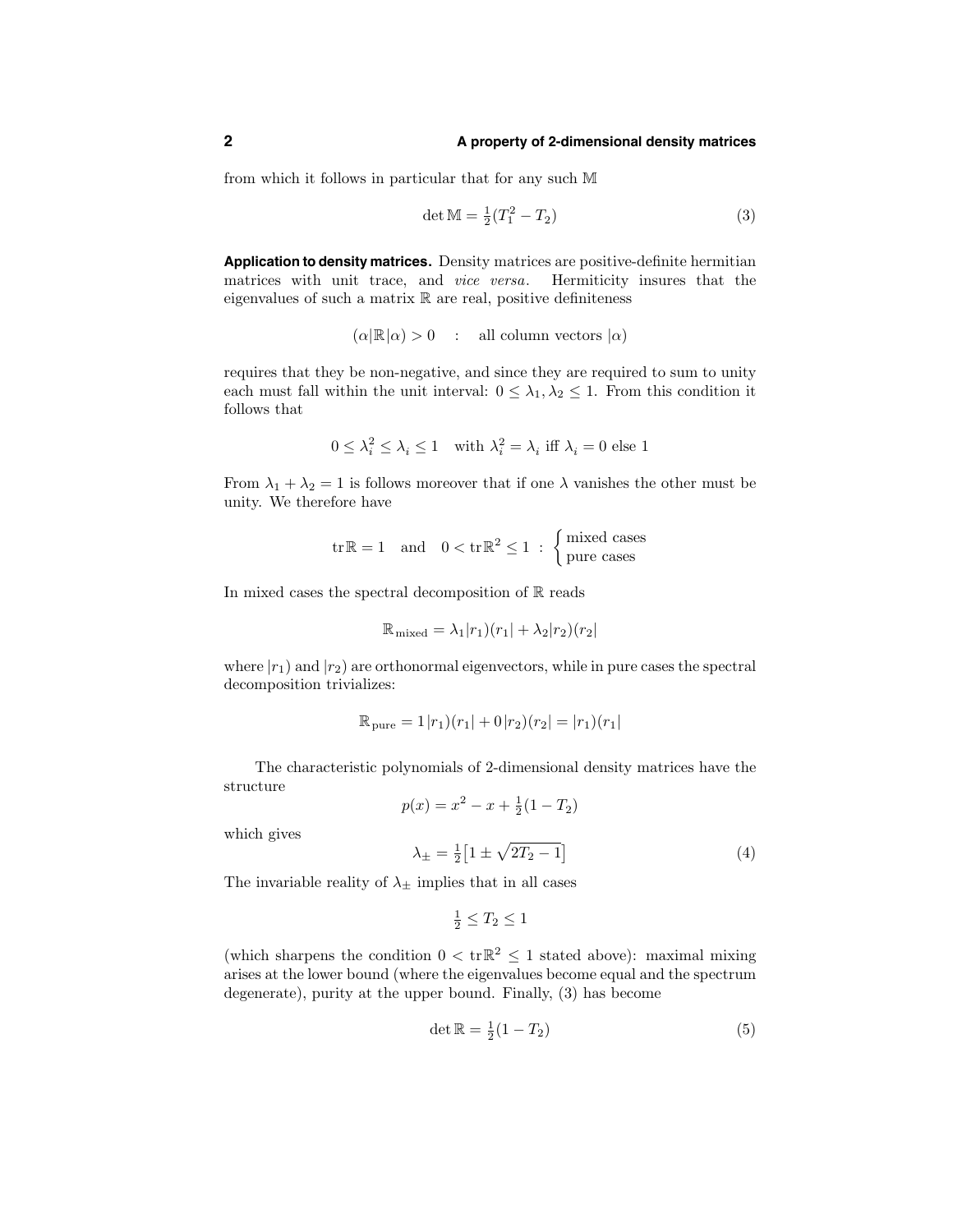#### **Trace-preserving transformations 3**

**Transformations that preserve both T**<sup>1</sup> **and T**<sup>2</sup> **.** The most general 2-dimensional density matrix can be written

$$
\mathbb{R} = \begin{pmatrix} p_1 & re^{+i\varphi} \\ re^{-i\varphi} & p_2 \end{pmatrix}
$$

of which the eigenvalues are

$$
\lambda_{\pm} = \frac{1}{2} \Big[ (p_1 + p_2) \pm \sqrt{4r^2 + (p_1 - p_2)^2} \Big] \n= \frac{1}{2} \Big[ 1 \pm \sqrt{4r^2 + (p_1 - p_2)^2} \Big]
$$
\n(6)

while

$$
\det \mathbb{R} = p_1 p_2 - r^2 \tag{7}
$$

Comparison of (6) witn (4) supplies

$$
T_2 = 2r^2 + 1 + \frac{1}{2} \left[ (p_1 - p_2)^2 - 1 \right] \tag{8.1}
$$

while comparison of (7) with (5) supplies

$$
T_2 = 2r^2 + 1 - 2p_1p_2 \tag{8.2}
$$

The equivalence of equations (8) follows from

$$
\frac{1}{2} \left[ (p_1 - p_2)^2 - 1 \right] = \frac{1}{2} \left[ (p_1 - p_2)^2 - (p_1 + p_2)^2 \right] = -2p_1p_2 \tag{9}
$$

We are interested in transformations

$$
\mathbb{R} = \begin{pmatrix} p_1 & re^{+i\varphi} \\ re^{-i\varphi} & p_2 \end{pmatrix} \longrightarrow \tilde{\mathbb{R}} = \begin{pmatrix} p_1 + a & s \\ s & p_2 - a \end{pmatrix}
$$

that preserve  $T_2$  (the preservation of  $T_1$  has been prearranged). This—by (5) is equivalent to asking for transformations that preserve det R. We proceed stepwise. STEP 1: Trivially

$$
\det\begin{pmatrix}p_1 & re^{+i\varphi} \\ re^{-i\varphi} & p_2\end{pmatrix} = \det\begin{pmatrix}p_1 & r \\ r & p_2\end{pmatrix}
$$

STEP 2: Show by (Mathematica -assisted) calculation that

$$
\det\begin{pmatrix}p_1&r\\r&p_2\end{pmatrix}=\det\begin{pmatrix}p_1+a&r+s\\r+s&p_2-a\end{pmatrix}
$$

if  $s = -r \pm \sqrt{r^2 + a(p_2 - p_1) - a^2} \equiv -r \pm R$ . STEP 3: Observe that trivially

$$
\det\begin{pmatrix}p_1+a & \pm R \\ \pm R & p_2-a\end{pmatrix} = \det\begin{pmatrix}p_1+a & \pm Re^{+i\vartheta} \\ \pm Re^{-i\vartheta} & p_2-a\end{pmatrix}
$$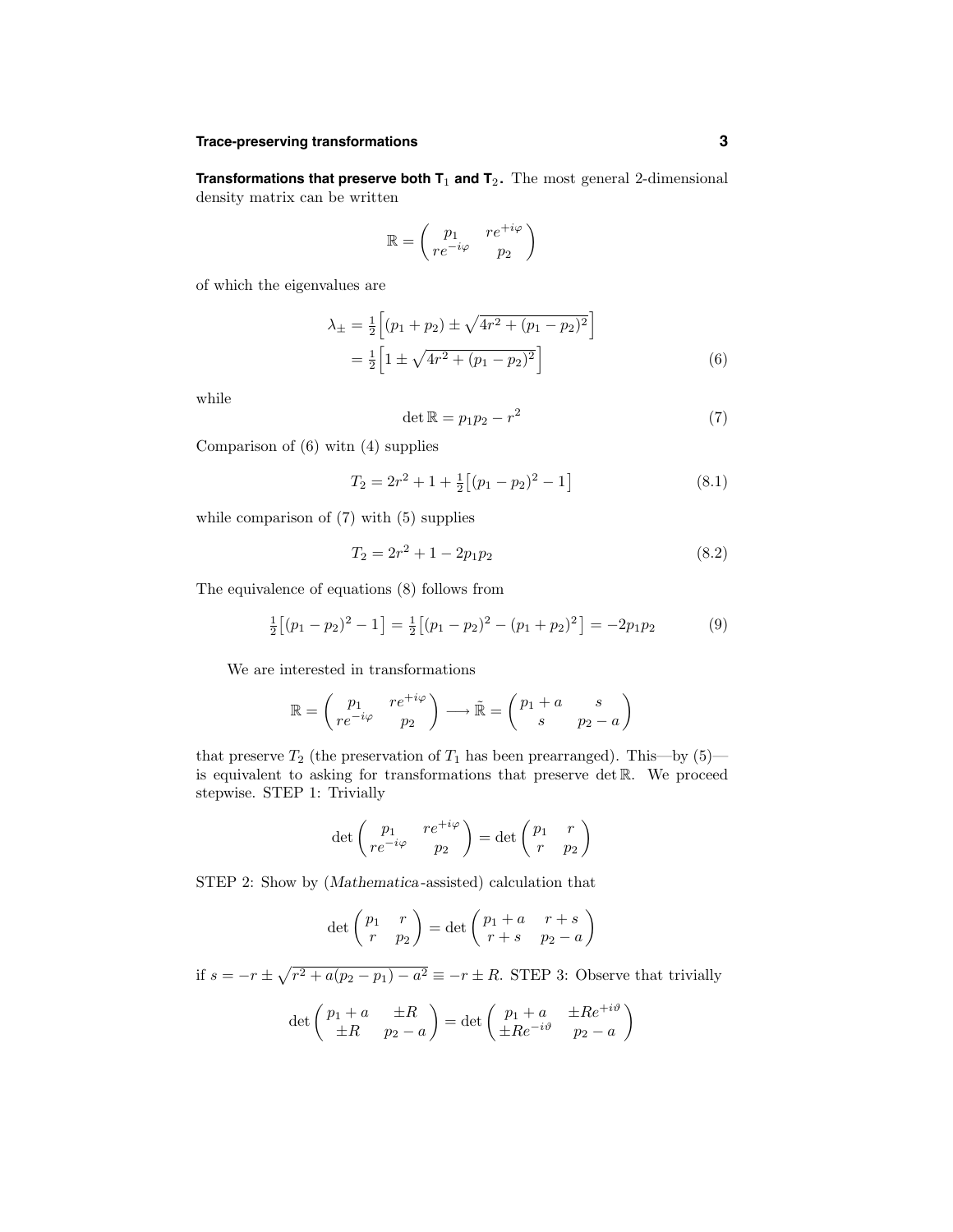The net implication is that the matrices

$$
\tilde{\mathbb{R}}(a,\vartheta) = \begin{pmatrix} p_1 + a & e^{+i\vartheta} \sqrt{r^2 + a(p_2 - p_1) - a^2} \\ e^{-i\vartheta} \sqrt{r^2 + a(p_2 - p_1) - a^2} & p_2 - a \end{pmatrix}
$$

are—for all a and all  $\vartheta$ —tracewise (and ∴ determinantally) identical<sup>4</sup> to R, and give back  $\mathbb R$  as a special case:

$$
\tilde{\mathbb{R}}(0,\varphi)=\mathbb{R}
$$

The previous  $\pm$  has been absorbed into the definition of  $\vartheta$ , and the unit trace presumption entails  $p_1 + p_2 = 1$ .

Trace invariance implies—by (2)—that of the characteristic polynomial, whence of the eigenvalues  $(6)$ , which by  $(9)$  can be written

$$
\lambda_{\pm} = \frac{1}{2} \left[ 1 \pm \sqrt{1 - 4(p_1 p_2 - r^2)} \right]
$$

and give  $\lambda_+ \lambda_- = p_1 p_2 - r^2 = \det \mathbb{R}(a, \vartheta)$ . Positive semi-definiteness (which presumes reality) is seen to require

$$
0 \le 1 - 4(p_1 p_2 - r^2) \le 1
$$

The first inequality  $1 - 4p_1p_2 \le 4r^2$  poses no constraint upon  $r^2$ , since  $p_1p_2$ ranges on  $[0, \frac{1}{4}]$  as  $\{p_1, p_2\}$  partition the unit interval, giving  $0 \leq 1 - 4p_1p_2$ . The second inequality can be written  $r^2 \leq p_1 p_2$ , which entails

$$
-r_{\max} \le r \le +r_{\max} \quad \text{with} \quad r_{\max} = \sqrt{p_1 p_2} = \text{geometric mean} \le \frac{1}{2}
$$

We note that while spectral positivity implies  $\lambda_+\lambda_-=\det\mathbb{R}>0$ , the converse is not true:  $\det \mathbb{R} > 0$  would result if both eigenvalues were *negative*. It is, therefore, somewhat accidental that in the present context the spectral positivity condition *can* be formulated det  $\mathbb{R} = p_1p_2 - r^2 > 0$ .

Spectral stability does not imply stability of the eigenvectors, though preservation of hermiticity ensures that the eigenvectors (except in spectrally degenerate cases) do remain orthogonal. I propose to describe the normalized eigenfunctions of  $\mathbb{R}(a, \vartheta)$ . But those turn out to be fairly intricate, and their structure not at all obvious, so I will take a moment to describge how those results were obtained.

The (unnormalized) symbolic eigenvectors supplied by Mathematica are of the asymmetric form

$$
e_1 = \begin{pmatrix} x_1 \\ 1 \end{pmatrix}, \quad e_2 = \begin{pmatrix} x_2 \\ 1 \end{pmatrix} \tag{10.1}
$$

<sup>&</sup>lt;sup>4</sup> I understand this phrase to mean " $T_1$  and  $T_2$ -preserving."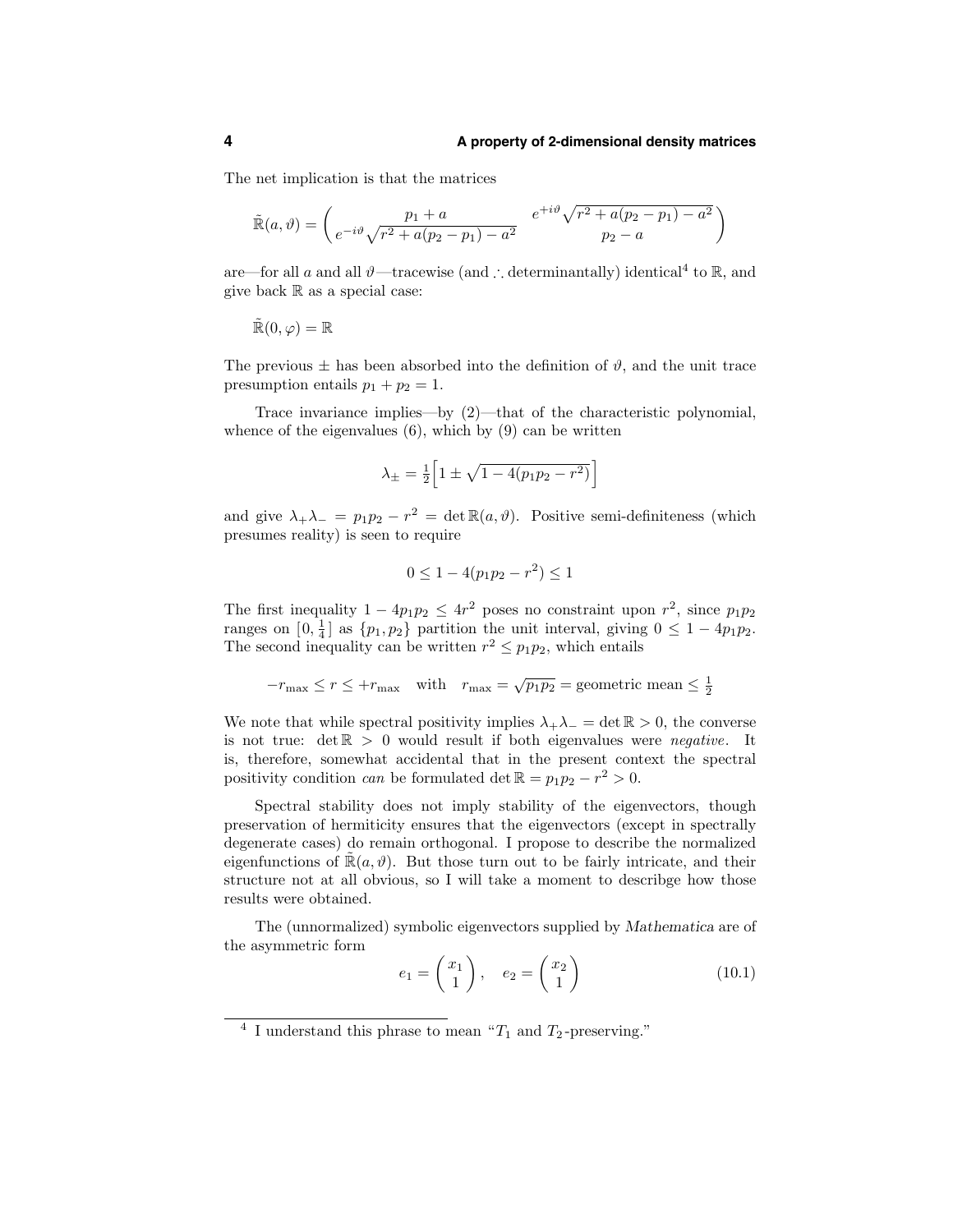#### **Trace-preserving transformations 5**

But orthonormal vectors in complex 2-space can invariably be displayed<sup>5</sup>

$$
u_1 = e^{i\xi_1} \cdot \begin{pmatrix} \cos \alpha \\ +\sin \alpha \cdot e^{i\beta} \end{pmatrix}, \quad u_2 = e^{i\xi_2} \cdot \begin{pmatrix} \sin \alpha \\ -\cos \alpha \cdot e^{i\beta} \end{pmatrix}
$$

We observe that if in  $u_2$  we flip the elements and change a sign we obtain a vector proportional to  $u_1$  (and *vice versa*). So as an alternative to (10.1) we have

$$
f_1 = \begin{pmatrix} 1 \\ -x_2 \end{pmatrix}, \quad f_2 = \begin{pmatrix} 1 \\ -x_1 \end{pmatrix} \tag{10.2}
$$

Sums of eigenvectors are eigenvectors, so we obtain the symmetrized pair

$$
g_1 = \begin{pmatrix} 1 + x_1 \\ 1 - x_2 \end{pmatrix}, \quad g_1 = \begin{pmatrix} 1 + x_2 \\ 1 - x_1 \end{pmatrix}
$$
 (10.3)

That  $g_1 \perp g_2$  is seen to follow from  $e_1 \perp e_2 \Longleftrightarrow 1 + \bar{x}_1 x_2 = 0 = 1 + \bar{x}_2 x_1$ . The norms of  $g_1$  and  $g_2$  are given by

$$
|g_1| = \sqrt{2 + (x_1 + \bar{x}_1) - (x_2 + \bar{x}_2) + (\bar{x}_1 x_1 + \bar{x}_2 x_2)}
$$
  

$$
|g_2| = \sqrt{2 - (x_1 + \bar{x}_1) + (x_2 + \bar{x}_2) + (\bar{x}_1 x_1 + \bar{x}_2 x_2)}
$$

It is by this strategy that I have (with major assistance by Mathematica) constructed (and checked) the eigenvectors reported below:

In the context that motivated this discussion the off-diagonal elements of  $\mathbb{R}(a, \vartheta)$  are real; indeed, the constrants which we have been motivated to impose upon  $\{p_1, p_2, a\}$  render all elements real, so we can dispense with all allusions to the complex conjugates of variables. Introducing these auxiliary definitions

$$
p = p_1 \text{ so } p_2 = 1 - p
$$
  
\n
$$
A(a) = \sqrt{r^2 + a(1 - 2p) - a^2} = \sqrt{r^2 + a(p_2 - p_1) - a^2}
$$
  
\n
$$
B(a) = \frac{1}{2} - p - a = \frac{1}{2}(p_2 - p_1) - a
$$
  
\n
$$
C = \frac{1}{2}\sqrt{1 + 4r^2 - 4p(1 - p)} = \frac{1}{2}\sqrt{1 + 4(r^2 - p_1p_2)}
$$
  
\n
$$
= \frac{1}{2}\sqrt{2T_2 - 1}
$$

we look to the eigenvalues/vectors of the matrix

$$
\mathbb{R}(a) = \begin{pmatrix} p_1 + a & A(a) \\ A(a) & p_2 - a \end{pmatrix}
$$

which by design has the property that  $T_1 \equiv \text{tr}\,\mathbb{R}(a) = 1$  and

$$
T_2 \equiv \text{tr}\,\mathbb{R}^2(a) = \text{tr}\,\left(\frac{p_1}{r} - \frac{r}{p_2}\right)^2 = 2r^2 + p_1^2 + p_2^2 = 1 + 2(r^2 - p_1p_2) \quad \text{if all } a
$$

The eigenvalues are

$$
\lambda_1 = \frac{1}{2} - C
$$
 and  $\lambda_2 = \frac{1}{2} + C$ 

<sup>5</sup> See Advanced Quantum Topics (2000), Chapter 1, page 5.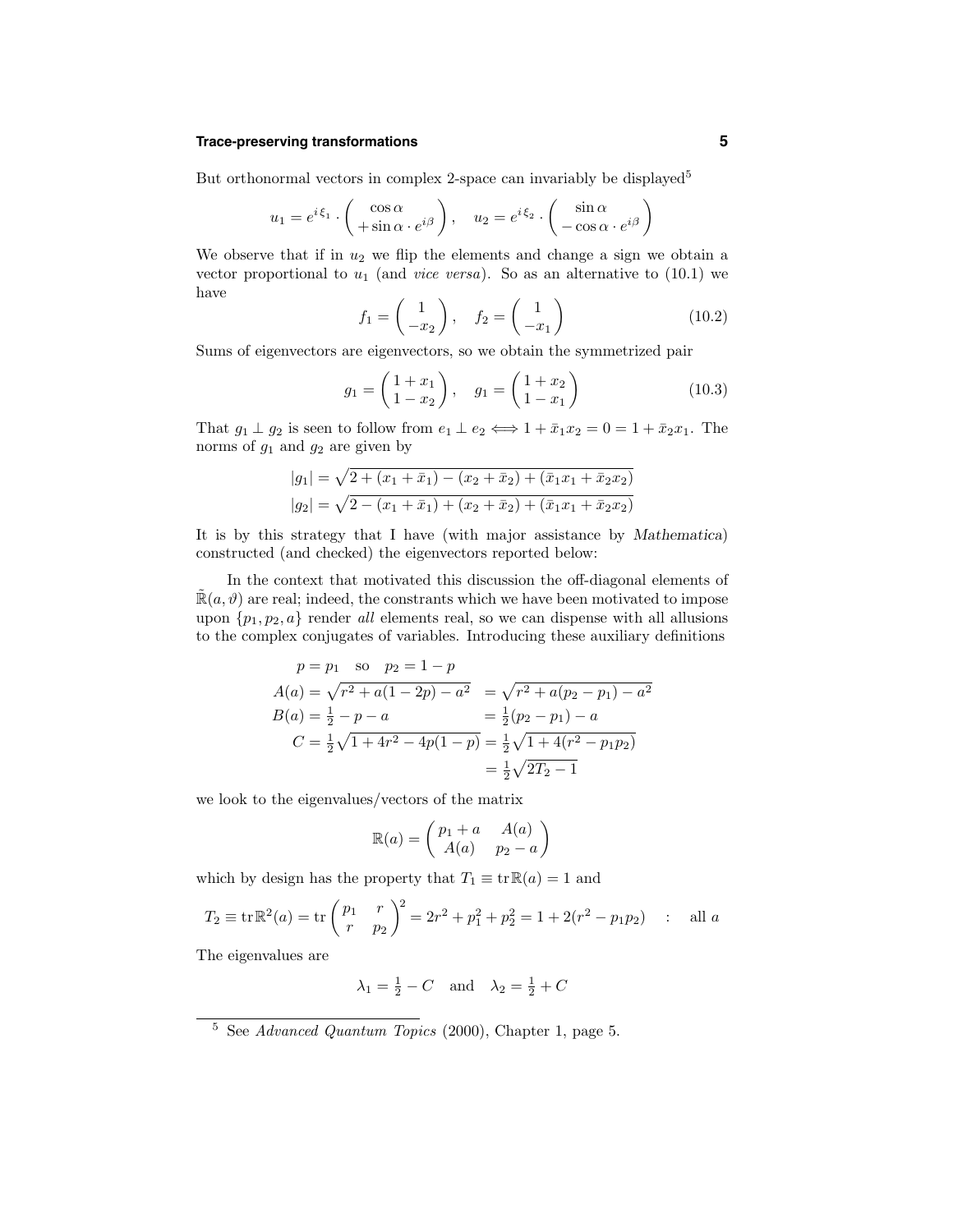which are seen to supply  $\lambda_1 + \lambda_2 = 1 = T_1$  and

$$
\lambda_1^2 + \lambda_2^2 = \frac{1}{2} + \frac{1}{2}C^2 = 1 + 2(r^2 - p_1p_2) = T_2
$$

—as anticipated. The (unnormalized) eigenvectors are

$$
g_1 = \begin{pmatrix} A - B - C \\ A + B - C \end{pmatrix} \text{ and } g_2 = \begin{pmatrix} A - B + C \\ A + B + C \end{pmatrix}
$$

In confirmation of orthogonality we (with Mathematica's assistance) verify that

$$
(A - B)2 - C2 + (A + B)2 - C2 = 2(A2 + B2 - C2) = 0
$$

The respective norms are

$$
|g_1| = \sqrt{2[(A-C)^2 + B^2]}
$$

$$
= 2\sqrt{(C-A)C} \qquad \star
$$

$$
|g_2| = \sqrt{2[(A+C)^2 + B^2]}
$$

$$
= 2\sqrt{(C+A)C} \qquad \star
$$

where the equations marked  $\star$  follow from the previously-remarked circumstance that the definitions of A, B and C entail  $A^2 + B^2 - C^2 = 0$ .

In the case  $a = 0$  we have

$$
A(0) = r
$$
  
\n
$$
B(0) = \frac{1}{2} - p = \frac{1}{2}(p_2 - p_1)
$$
  
\n
$$
C = \frac{1}{2}\sqrt{1 + 4r^2 - 4p(1 - p)} = \frac{1}{2}\sqrt{1 + 4(r^2 - p_1p_2)}
$$
  
\n
$$
\mathbb{R}(0) = \mathbb{R} = \begin{pmatrix} p_1 & r \\ r & p_2 \end{pmatrix}
$$

The values of  $T_1$  and  $T_2$  are unchanged (that was the whole point of this exercise!) and so also therefore do the values of  $\lambda_1$  and  $\lambda_2$ . The eigenvectors become

$$
g_{01} = \left(\begin{array}{c} r - \frac{1}{2}(p_2 - p_1) - \frac{1}{2}\sqrt{1 + 4(r^2 - p_1p_2)} \\ r + \frac{1}{2}(p_2 - p_1) - \frac{1}{2}\sqrt{1 + 4(r^2 - p_1p_2)} \end{array}\right)
$$

$$
g_{02} = \left(\begin{array}{c} r - \frac{1}{2}(p_2 - p_1) + \frac{1}{2}\sqrt{1 + 4(r^2 - p_1p_2)} \\ r + \frac{1}{2}(p_2 - p_1) + \frac{1}{2}\sqrt{1 + 4(r^2 - p_1p_2)} \end{array}\right)
$$

with norms

$$
|g_{01}| = 2\sqrt{(-r + \frac{1}{2}\sqrt{1 + 4(r^2 - p_1p_2)})\frac{1}{2}\sqrt{1 + 4(r^2 - p_1p_2)}}
$$
  

$$
|g_{02}| = 2\sqrt{(+r + \frac{1}{2}\sqrt{1 + 4(r^2 - p_1p_2)})\frac{1}{2}\sqrt{1 + 4(r^2 - p_1p_2)}}
$$

In the trivial case  $r = a = 0$  the preceding results give

$$
A_0(0) = r
$$
  
\n
$$
B_0(0) = \frac{1}{2} - p = \frac{1}{2}(p_2 - p_1)
$$
  
\n
$$
C_0 = \frac{1}{2}\sqrt{1 - 4p(1 - p)} = \frac{1}{2}\sqrt{1 - 4p_1p_2}
$$
  
\n
$$
= \frac{1}{2}(1 - 2p)
$$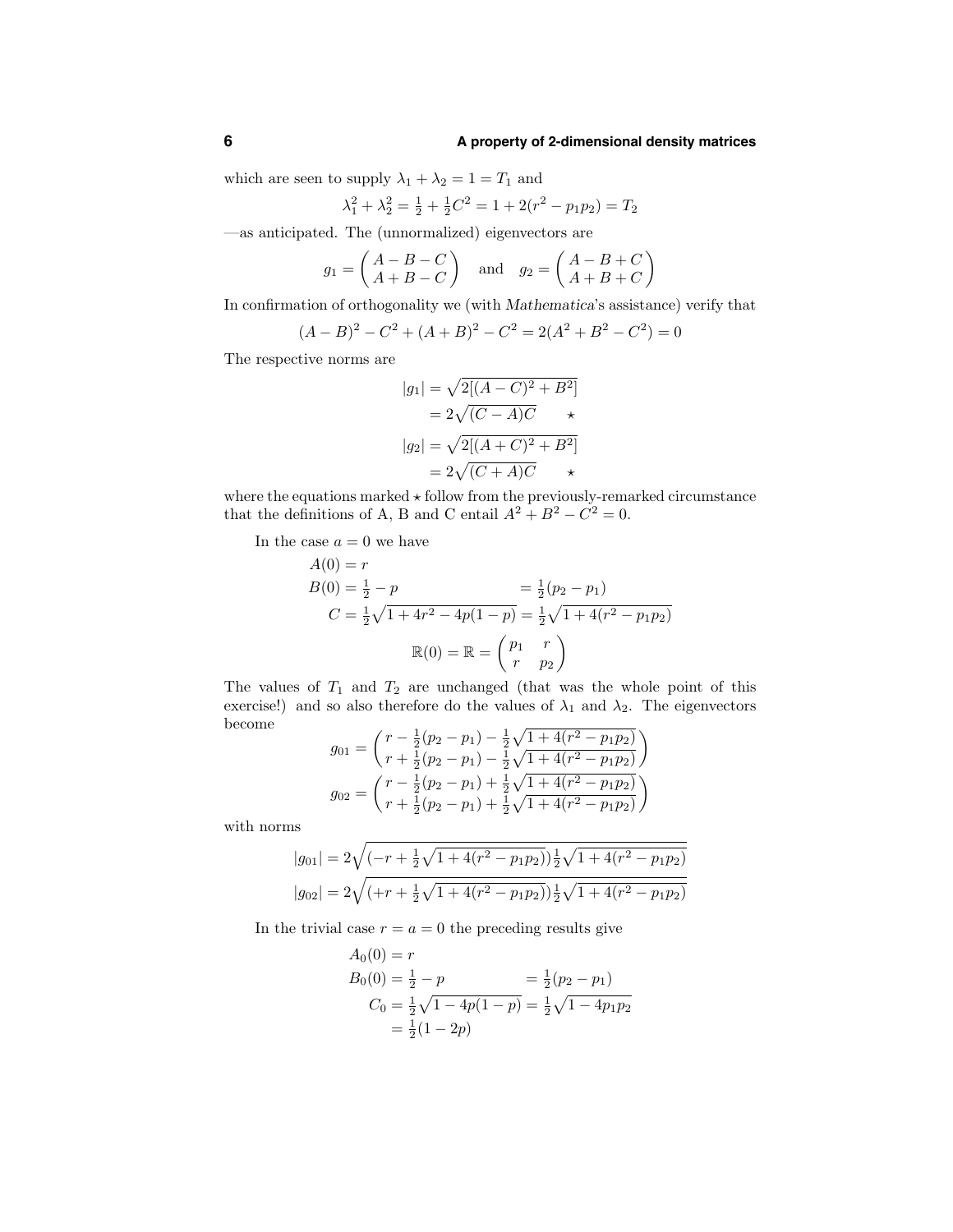#### **Rotational aspects of the problem 7**

$$
\mathbb{R}_0(0) = \mathbb{R}_0 = \begin{pmatrix} p_1 & 0 \\ 0 & p_2 \end{pmatrix}
$$

The eigenvalues become

$$
\lambda_1 = \frac{1}{2} - \frac{1}{2}(1 - 2p) = p \qquad \equiv p_1
$$
  

$$
\lambda_2 = \frac{1}{2} + \frac{1}{2}(1 - 2p) = 1 - p = p_2
$$

as, of course, they must. The eigenvectors become

$$
g_{001} = \begin{pmatrix} -\frac{1}{2}(1-2p) - \frac{1}{2}(1-2p) \\ +\frac{1}{2}(1-2p) - \frac{1}{2}(1-2p) \end{pmatrix} = \begin{pmatrix} p_1 - p_2 \\ 0 \end{pmatrix}
$$

$$
g_{002} = \begin{pmatrix} -\frac{1}{2}(1-2p) + \frac{1}{2}(1-2p) \\ +\frac{1}{2}(1-2p) + \frac{1}{2}(1-2p) \end{pmatrix} = \begin{pmatrix} 0 \\ p_1 - p_2 \end{pmatrix}
$$

of which the predicted norms are

$$
|g_{001}| = 2\sqrt{\frac{1}{2}(1 - 2p) \cdot \frac{1}{2}(1 - 2p)} = (1 - 2p) = p_1 - p_2
$$
  

$$
|g_{002}| = \text{ditto}
$$

as again they must be.

**Rotational aspects of the problem.** Transformations that map density matrices to density matrices  $(i.e., which preserve hermiticity, unit trace and positivity)$ have come to be called "operations," and can in general be accomplished by Kraus processes

$$
\mathbb{R} \longrightarrow \mathbb{R}' = \sum_{k} \mathbb{A}_{k} \mathbb{R} \mathbb{A}_{k}^{\dagger} \quad \text{where} \quad \sum_{k} \mathbb{A}_{k}^{\dagger} \mathbb{A}_{k} = \mathbb{I}
$$

We have been concerned with an operation that in the 2-dimensional case preserves not only  $T_1$  but also  $T_2$  (and therefore the spectrum). Kraus processes invariably preserve  $T_1$  but typcally do not preserve  $\{T_2, T_3, \ldots\}$  unless the set of Kraus matrices  $\{A_1, A_2, \ldots, A_n\}$  contains but a single member, when we have

 $\mathbb{R} \longrightarrow \mathbb{R}' = \mathbb{A} \mathbb{R} \mathbb{A}^+$  where  $\mathbb{A}^+ \mathbb{A} = \mathbb{I}$ , so  $\mathbb{A}$  is unitary

Such unitary similarity transformations do in any dimension preserve the traces of all powers of R.

Hermiticity-preservation is by itself sufficient to ensure that the orthonormal eigenbasis  $\{ | f_i | : j = 1, 2, ..., n \}$  defined by  $\mathbb{R}'$  is a unitary transform of the eigenbasis  $\{|e_i : i = 1, 2, \ldots, n\}$  defined by R—this even when  $\mathbb{R} \longrightarrow \mathbb{R}'$  is not unitary; we have

$$
(f_j| = \sum_i (f_j|e_i)(e_i) \equiv \sum_i U_{ji}(e_i|
$$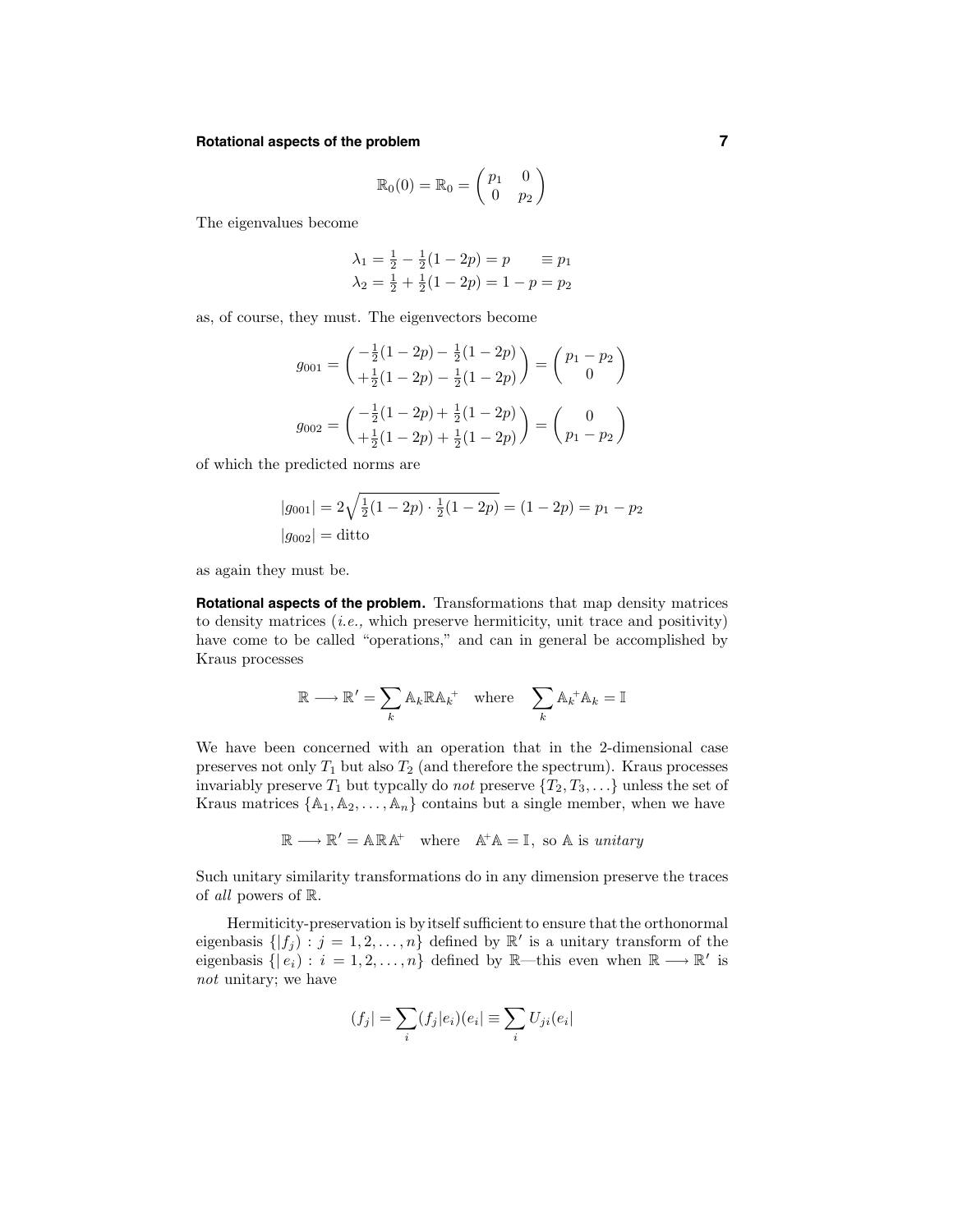where

$$
\sum_{i} (f_j|e_i)(e_i|f_k) = (f_j|f_k) = \delta_{jk} \Longrightarrow \sum_{i} U_{ji}\overline{U}_{ik} = \delta_{jk}
$$
  

$$
\mathbb{U}\mathbb{U}^+ = \mathbb{I}
$$

We have been working in a context in which the eigenvectors are (to within an irrelevant complex phase factor) real-valued, so our U-matrix is in fact a simple  $2\times2$  rotation matrix. And the transformations that have concerned us preserve not only orthonormality but also  $T_2$  (whence both eigenvalues). We conclude that the operation

$$
\mathbb{R} = \begin{pmatrix} p_1 & r \\ r & p_2 \end{pmatrix}
$$
\n
$$
\downarrow
$$
\n
$$
\mathbb{R}(a) = \begin{pmatrix} p_1 + a & \sqrt{r^2 + a(p_2 - p_1) - a^2} \\ \sqrt{r^2 + a(p_2 - p_1) - a^2} & p_2 - a \end{pmatrix}
$$
\n
$$
= \begin{pmatrix} p_1 + a & A(a) \\ A(a) & p_2 - a \end{pmatrix}
$$
\n(11.1)

contemplataed on page 4 amounts to no more nor less than a simple rotational transformation

$$
\mathbb{R} = \begin{pmatrix} p_1 & r \\ r & p_2 \end{pmatrix}
$$
\n
$$
\downarrow
$$
\n
$$
\mathbb{R}(\alpha) = \begin{pmatrix} \cos \alpha & \sin \alpha \\ -\sin \alpha & \cos \alpha \end{pmatrix} \begin{pmatrix} p_1 & r \\ r & p_2 \end{pmatrix} \begin{pmatrix} \cos \alpha & -\sin \alpha \\ \sin \alpha & \cos \alpha \end{pmatrix}
$$
\n
$$
= \begin{pmatrix} p_1 \cos^2 \alpha + p_2 \sin^2 \alpha + r \sin 2\alpha & \frac{1}{2}(p_2 - p_1) \sin 2\alpha + r \cos 2\alpha \\ \frac{1}{2}(p_2 - p_1) \sin 2\alpha + r \cos 2\alpha & p_1 \sin^2 \alpha + p_2 \cos^2 \alpha - r \sin 2\alpha \end{pmatrix}
$$
\n(11.2)

which, we observe, gives back  $\text{tr}\,\mathbb{R}(\alpha) = p_1 + p_2 = 1$  and  $\text{tr}\,\mathbb{R}^2(\alpha) = p_1^2 + p_2^2 + 2r^2$ for all values of  $\alpha$ .

Remarkably, the matrix elements  $\{p_1, p_2, r\}$  enter linearly into (11.2), but non-linearly into (11.1). Consistency must hinge on the  $\{p_1, p_2, r\}$ -dependence of  $\alpha$ . I show now how this comes about.

Working from either of the diagonal conditions

$$
p_1 \cos^2 \alpha + p_2 \sin^2 \alpha + r \sin 2\alpha = p_1 + a
$$
  

$$
p_2 \cos^2 \alpha + p_1 \sin^2 \alpha - r \sin 2\alpha = p_2 - a
$$

we write  $\tau \equiv \tan \alpha$  and use  $\sin^2 \alpha = \tau^2/(1+\tau^2)$ ,  $\cos^2 \alpha = 1/(1+\tau^2)$  to obtain  $(a + p_1 - p_2)\tau^2 - 2r\tau + a = 0$  (12.1)

of which the solutions are

$$
\tau_{\pm} \equiv \tan \alpha_{\pm} = \frac{r \pm \sqrt{r^2 + a(p_2 - p_1) - a^2}}{a - (p_2 - p_1)} = \frac{r \pm A(a)}{a - (p_2 - p_1)}
$$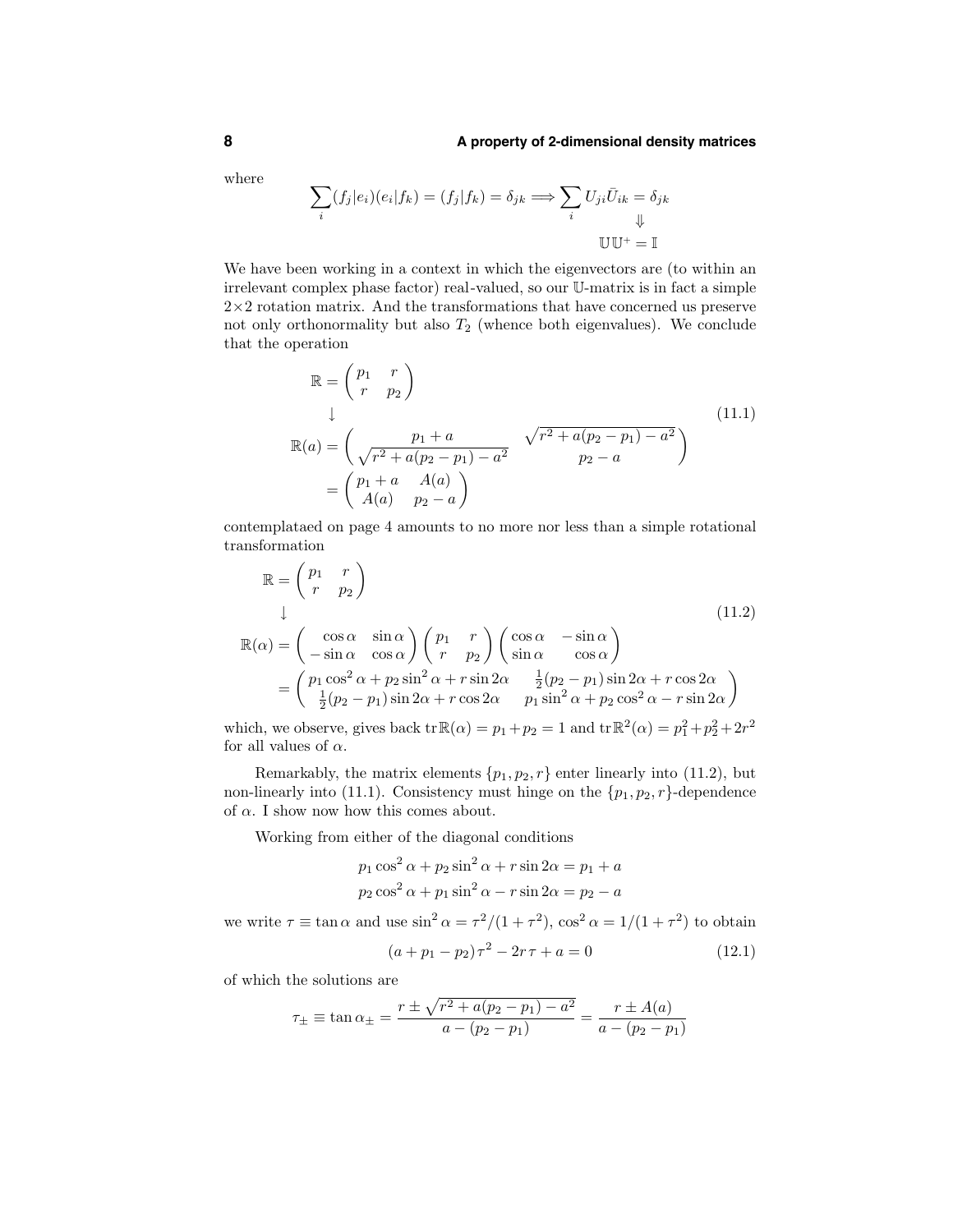#### **Concluding remarks 9**

Working on the other hand from either of the (identical) off-diagonal conditions

$$
\frac{1}{2}(p_2 - p_1)\sin 2\alpha + r\cos 2\alpha = A(a)
$$

we use  $\sin 2\alpha = 2\tau/(1+\tau^2)$ ,  $\cos 2\alpha = (1-\tau^2)/(1+\tau^2)$  to obtain

$$
(A+r)\tau^2 + (p_2 - p_1)\tau + (A-r) = 0 \tag{12.2}
$$

where again  $A = A(a) = \sqrt{r^2 + a(p_2 - p_1) - a^2}$ . Notice that the equations (12) impose distinct quadratic conditions on  $\tau$ . The solutions of (12.2) are

$$
\hat{\tau}_{\pm} = \frac{\pm (p_2 - p_1) - \sqrt{4r^2 + (p_2 - p_1)^2 - 4A^2}}{2(r + A)}
$$

$$
= \frac{\pm (p_2 - p_1) - ((p_2 - p_1) - 2a))}{2(r + A)}
$$

$$
= \begin{cases} \frac{a}{r + A} \\ \frac{(p_2 - p_1) - a}{r + A} \end{cases}
$$

We have interest only in the *simultaneous* solution of  $(12.1)$  and  $(12.2)$ . With Mathematica's assistance we survey the possibilities, with the following results:

$$
\tau_{+} = \hat{\tau}_{+} \quad : \quad \text{true}
$$
\n
$$
\tau_{+} = \hat{\tau}_{-} \quad : \quad \text{false}
$$
\n
$$
\tau_{-} = \hat{\tau}_{+} \quad : \quad \text{false}
$$
\n
$$
\tau_{-} = \hat{\tau}_{-} \quad : \quad \text{false}
$$

The implication is that

$$
\tau \equiv \tan \alpha = \frac{a}{r + \sqrt{r^2 + a(p_2 - p_1) - a^2}}\tag{13}
$$

To check the accuracy or this result, we insert the implied evaluations of

$$
\sin \alpha = \frac{\tau}{1 + \tau^2} \quad \text{and} \quad \cos \alpha = \frac{1}{1 + \tau^2}
$$

into (11.2) and, according to Mathematica, do in fact recover

$$
\mathbb{R}(\alpha) = \begin{pmatrix} p_1 + a & \sqrt{r^2 + a(p_1 - p_2) - a^2} \\ \sqrt{r^2 + a(p_1 - p_2) - a^2} & p_2 - a \end{pmatrix}
$$

**Concluding remarks.** Let the characteristic polynomial of an *n*-dimensional square matrix M be written

$$
\det(\mathbb{M} - x\mathbb{I}) = c_0 x^n + c_1 x^{n-1} + \dots + c_{n-1} x^1 + c_n
$$

By the Cayley-Hamilton theorem  $c_0 \mathbb{M}^n + c_1 \mathbb{M}^{n-1} + \cdots + c_{n-1} \mathbb{M} + c_n \mathbb{I} = \mathbb{O}$ , so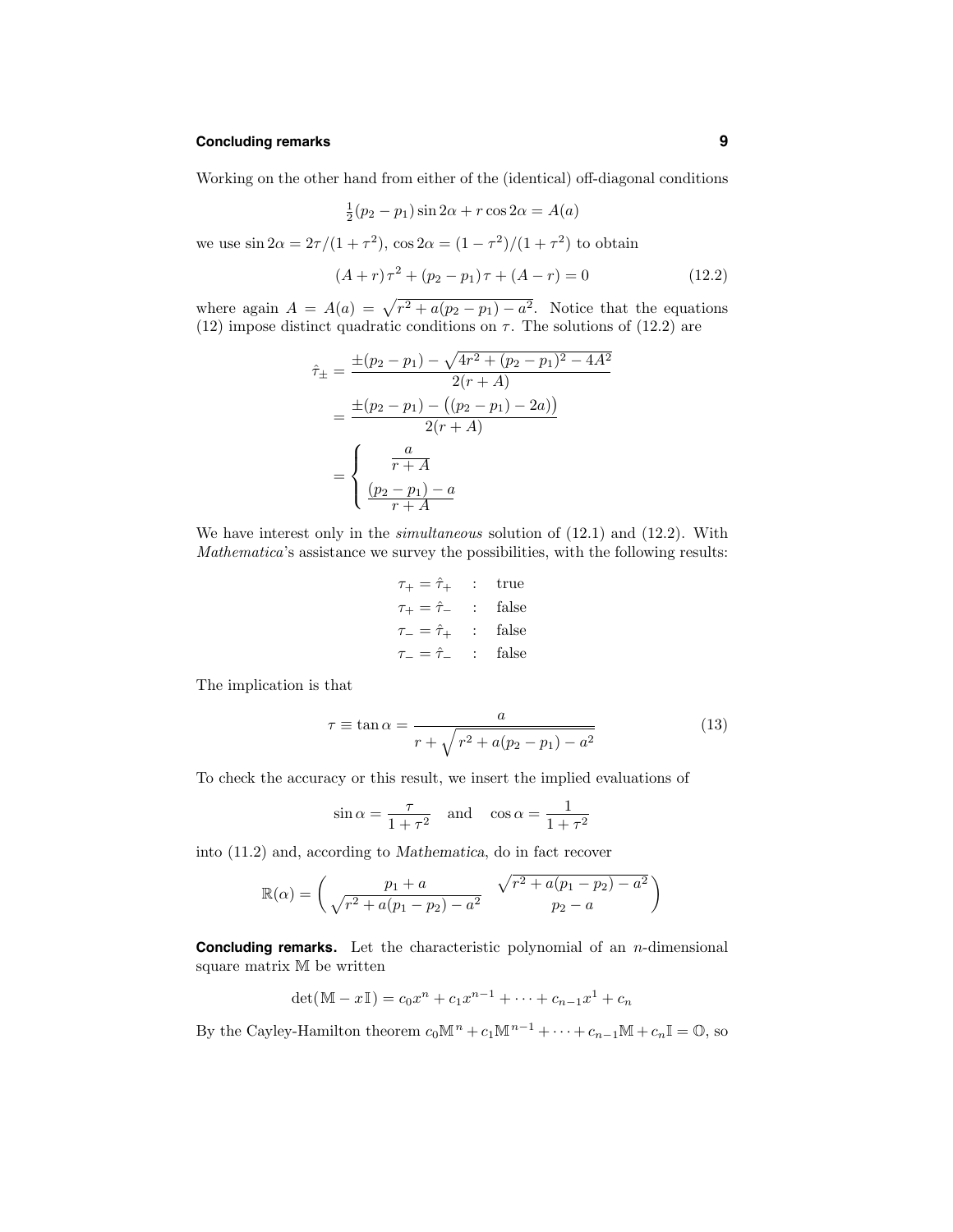$$
\mathbb{M}^{n+1} = -(1/c_0) \Big\{ c_1 \mathbb{M}^n + c_2 \mathbb{M}^{n-1} \cdots + c_{n-1} \mathbb{M}^2 + c_n \mathbb{M} \Big\}
$$

of which the trace reads

$$
T_{n+1} = -(1/c_0)\Big\{c_1T_n + c_2T_{n-1} + \dots + c_{n-1}T_2 + c_nT_1\Big\}
$$

It is known,<sup>3,6</sup> moreover, that the coefficients  $\{c_0, c_1, \ldots, c_n\}$  can be developed as multinomials in the low-order traces  $\{T_0, T_1, \ldots, T_n\}$ ; specifically (look again to (2))

$$
c_0 = (-)^{n_1}
$$
  
\n
$$
c_1 = (-)^{n-1}T_1
$$
  
\n
$$
c_2 = (-)^{n-2} \frac{1}{2!} [T_1^2 - T_2]
$$
  
\n
$$
c_3 = (-)^{n-3} \frac{1}{3!} [T_1^3 - 3T_1T_2 + 2T_3]
$$
  
\n
$$
\vdots
$$
  
\n
$$
c_k = (-)^{n-k} \frac{1}{k!} \begin{vmatrix} T_1 & T_2 & T_3 & T_4 & \cdots & T_k \\ 1 & T_1 & T_2 & T_3 & \cdots & T_{k-1} \\ 0 & 2 & T_1 & T_2 & \cdots & T_{k-2} \\ 0 & 0 & 3 & T_1 & \cdots & T_{k-3} \\ \vdots & \vdots & \vdots & \cdots & \vdots & \vdots \\ 0 & 0 & 0 & \cdots & (k-1) & T_1 \end{vmatrix} : 1 \le k \le n
$$
  
\n
$$
\vdots
$$

 $c_n = \det M = \text{trace-wise development of the determinant}$ 

The relevant implication is that high-order traces can be described (recursively) in terms of leading-order traces

$$
T_p = f_p(T_1, T_2, \dots, T_n) \quad : \quad p > n
$$

And therefore that transformations  $\mathbb{M} \longrightarrow \mathbb{M}'$  which preserve leading-order traces automatically preserve all traces, and have therefore the form

$$
\mathbb{M} \longrightarrow \mathbb{M}' = \mathbb{S} \mathbb{M} \mathbb{S}^{-1}
$$

It follows, moreover, that the eigenvalues of M are—since they can evidently be developed as algebraic functions

$$
\lambda_k(T_1, T_2, \dots, T_n) \quad : \quad k = 1, 2, \dots n
$$

of the leading-order traces—are invariant under such transformations.

<sup>6</sup> See also "Some applications of an elegant formula due to V. F. Ivanoff," Notes for a seminar presented 28 May 1969 to the Applied Math Club at Portland State University, expecially page 14.